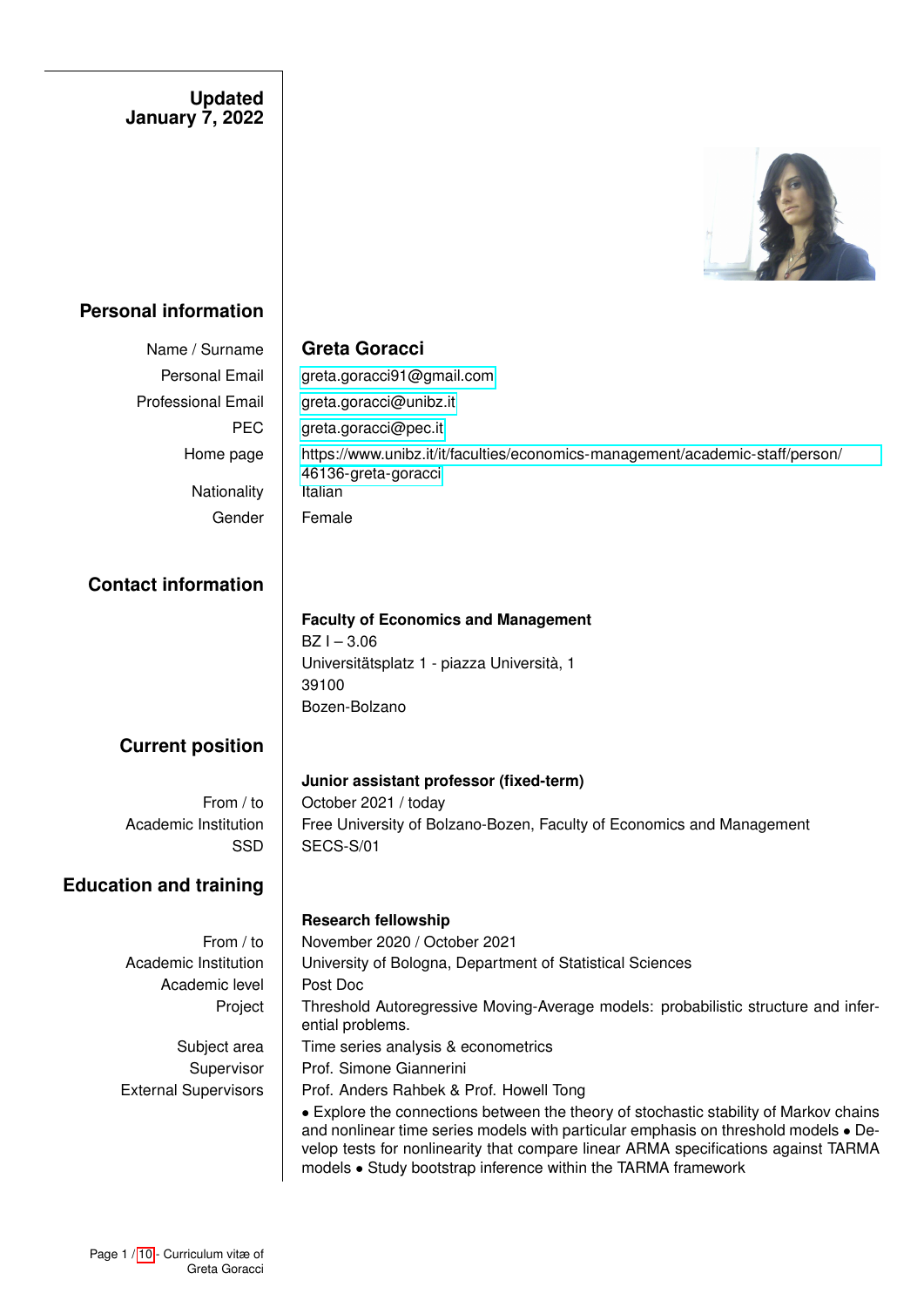|                             | <b>Research fellowship</b>                                                                                                                                                       |
|-----------------------------|----------------------------------------------------------------------------------------------------------------------------------------------------------------------------------|
| From / to                   | November 2019 / October 2020                                                                                                                                                     |
| Academic Institution        | University of Bologna, Department of Statistical Sciences                                                                                                                        |
| Academic level              | Post Doc                                                                                                                                                                         |
| Project                     | Probabilistic aspects and statistical inference for Threshold Autoregressive Moving-<br>Average models.                                                                          |
| Subject area                | Time series analysis & econometrics                                                                                                                                              |
| Supervisor                  | Prof. Simone Giannerini                                                                                                                                                          |
| <b>External Supervisors</b> | Prof. Howell Tong                                                                                                                                                                |
|                             | • Develop a test for a linear ARMA model against TARMA model • Study the<br>continuous-time extension of TARMA models . Study possible practical applications<br>of TARMA models |
|                             | <b>Research fellowship</b>                                                                                                                                                       |
| From / to                   | November 2018 / October 2019                                                                                                                                                     |
| Academic Institution        | University of Bologna, Department of Statistical Sciences                                                                                                                        |
| Academic level              | Post Doc                                                                                                                                                                         |
| Project                     | Threshold Autoregressive Moving-Average models: probabilistic structure, statistical<br>aspects and applications.                                                                |
| Subject area                | Time series analysis & econometrics                                                                                                                                              |
| Supervisor                  | Prof. Simone Giannerini                                                                                                                                                          |
| <b>External Supervisors</b> | Prof. Kung-Sik Chan & Prof. Howell Tong                                                                                                                                          |
|                             | • Study the probabilistic structure of TARMA models with emphasis on its station-                                                                                                |
|                             | ary distribution • Face the problem of inference for TARMA models • Study possible<br>application of TARMA model in different fields                                             |
|                             | <b>PhD in Statistics (with grant)</b>                                                                                                                                            |
| Cycle                       | <b>XXXI</b>                                                                                                                                                                      |
| Date                        | April 9, 2019                                                                                                                                                                    |
| Institution                 | University of Bologna, Department of Statistical Sciences                                                                                                                        |
| Title                       | Threshold Autoregressive Moving-Average models: probabilistic structure, statistical                                                                                             |
|                             | aspects and applications.                                                                                                                                                        |
| Supervisor                  | Prof. Simone Giannerini                                                                                                                                                          |
| <b>External Supervisors</b> | Prof. Kung-Sik Chan & Prof. Howell Tong                                                                                                                                          |
| Evaluation                  | Ottimo                                                                                                                                                                           |
|                             |                                                                                                                                                                                  |
|                             | Second level degree in Statistical, Financial and Actuarial sciences                                                                                                             |
| Date                        | June 9, 2015                                                                                                                                                                     |
| Institution                 | University of Bologna, Department of Statistical Sciences (Campus of Rimini)                                                                                                     |
| Title                       | A probabilistic analysis of dichotomic classes derived from a mathematical model of<br>the genetic code.                                                                         |
| Subject                     | Stochastic processes                                                                                                                                                             |
| Supervisor                  | Prof. Simone Giannerini                                                                                                                                                          |
| Evaluation                  | 110/110 cum laude                                                                                                                                                                |
|                             | <b>First level degree in Mathematics</b>                                                                                                                                         |
| Date                        | July 18, 2013                                                                                                                                                                    |
| Institution                 | University of Perugia, Department of mathematics and computer science                                                                                                            |
| Title                       | The principle of arbitrage in complete and incomplete markets.                                                                                                                   |
| Subject                     | Probability                                                                                                                                                                      |
| Supervisor                  | Prof. Giuliana Regoli                                                                                                                                                            |
| Evaluation                  | 110/110 cum laude                                                                                                                                                                |
|                             |                                                                                                                                                                                  |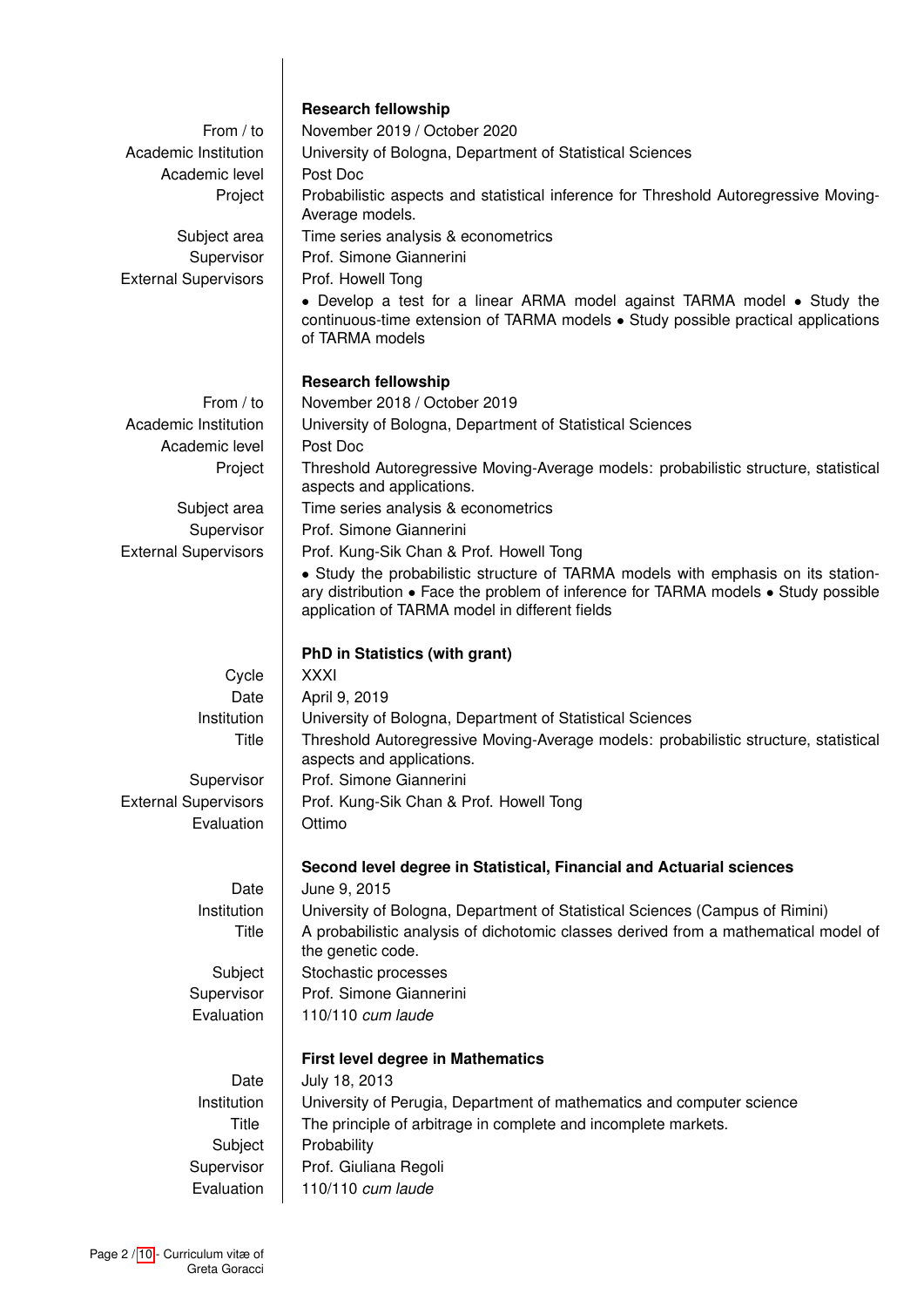### **High school degree**

Date  $\vert$  2010

# Institution | Liceo Scientifico Giuseppe Mazzatinti Evaluation 100/100 *cum laude*

# **Research topics**

My main research interests concern mathematical statistics and probability theory. I have been building a strong theoretical background in the key areas of mathematical statistics. In particular, I have been dealing both with probabilistic and statistical issues in univariate and multivariate time series analysis and categorical data analysis. I have been studying both standard asymptotic theory and bootstrap theory. This allowed me to have fruitful collaborations not only with statisticians and econometricians but also with experts of different disciplines such as economists, physicists, mathematicians and molecular biologists. I have deployed my expertise to design method to analyse different real word phenomena. See below for details.

### • **Non-linear time series**

- Probabilistic structure of stochastic difference equations
- Asymptotic theory
- Threshold Autoregressive Moving-average models
- Bootstrap inference in time series analysis
- Robust inference in time series analysis
- Threshold diffusion processes
- Model selection
- **Asymptotic theory for categorical data**
- Small sample asymptotics for goodness-of-fit tests
- **Mathematical and statistical models for the genetic code**
- Non-power representation systems and the genetic code
- Circular codes in translation

# **Research grants**

| Funding body    | Free University of Bozen/Bolzano                                                     |
|-----------------|--------------------------------------------------------------------------------------|
| Position        | Principal Investigator                                                               |
| From $/$ to     | December 2021/ December 2023                                                         |
| Institution     | Free University of Bozen/Bolzano, Faculty of Economics and Management                |
| Project         | Threshold Autoregressive Moving-Average models in ECONomics (TARMAECON)              |
| Grant           | 10000€                                                                               |
| Funding body    | Free University of Bozen/Bolzano                                                     |
| <b>Position</b> | Principal Investigator                                                               |
| From $/$ to     | October 2021/ August 2022                                                            |
| Institution     | Free University of Bozen/Bolzano, Faculty of Economics and Management                |
| Project         | Efficient statistical analysis of mixed-type data with applications to business eco- |
| Grant           | nomics and epidemiology<br>8000 $\epsilon$                                           |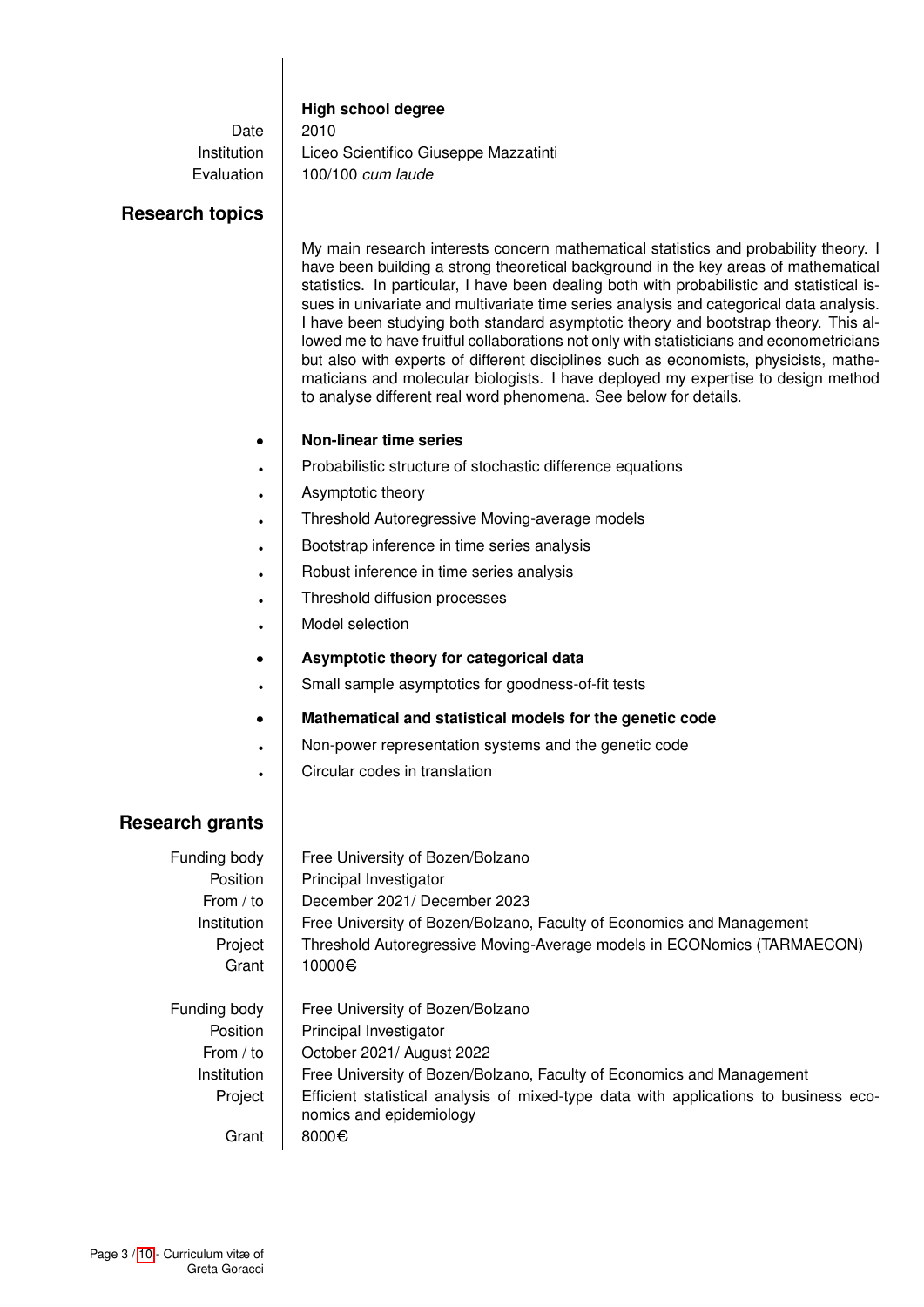| Funding body<br>Description<br>From / to<br>Institution<br>Project<br>Supervisor<br>Grant | COST action CA17120<br>Scientific visit<br>September 2020 / October 2020<br>University of Copenhagen, Department of Economics<br>Bootstrap inference for threshold models in time series analysis<br>Prof. Anders Rahbek<br>3500€                                                                                                                                                            |
|-------------------------------------------------------------------------------------------|----------------------------------------------------------------------------------------------------------------------------------------------------------------------------------------------------------------------------------------------------------------------------------------------------------------------------------------------------------------------------------------------|
| <b>Research visits</b>                                                                    |                                                                                                                                                                                                                                                                                                                                                                                              |
| Date<br>Institution<br>Supervisor                                                         | <b>Visiting Scholar</b><br>July 2018 - February 2019<br>University of Iowa, Department of Statistics and Actuarial Science<br>Prof. Kung-Sik Chan                                                                                                                                                                                                                                            |
| Date<br>Institution<br>Supervisor                                                         | <b>Visiting Scholar</b><br>October 2016 - September 2017<br>University of Iowa, Department of Statistics and Actuarial Science<br>Prof. Kung-Sik Chan                                                                                                                                                                                                                                        |
| <b>Publications in scientific</b><br>journals and books                                   |                                                                                                                                                                                                                                                                                                                                                                                              |
| [P1]                                                                                      | Goracci G.; Giannerini S.; Chan K.-S. Tong H. "Testing for threshold effects<br>in the TARMA framework.", Statistica Sinica, in press, 2021, DOI number:<br>10.5705/ss.202021.0120 [Scientific article]                                                                                                                                                                                      |
| [P2]                                                                                      | Giannerini S.; Gonzalez D. L.; Goracci G.; Danielli A. "A role for circular codes prop-<br>erties in translation.", Scientific Reports, 2021, 11, pp. 1 - 15 [Scientific article]                                                                                                                                                                                                            |
| [P3]                                                                                      | Goracci G. "An empirical study on the parsimony and descriptive power of TARMA<br>models.", Statistical Methods & Applications, 2021, 30(1), pp. 109 - 137, https:<br>//doi.org/10.1007/s10260-020-00516-8 [Scientific article]                                                                                                                                                              |
| [P4]                                                                                      | Goracci G. "Revisiting the Canadian lynx time series analysis through TARMA mod-<br>els.", Statistica, 2020, 80(4), pp. 357 - 394 https://doi.org/10.6092/issn.1973-2201/<br>11478 [Scientific article]                                                                                                                                                                                      |
| [P5]                                                                                      | Chan K.-S.; Goracci G. "On the Ergodicity of First-Order Threshold Autoregressive<br>Moving-Average Processes", Journal of Time Series Analysis, 2019, 40(2), pp. 256<br>- 264, https://doi.org/10.1111/jtsa.12440 [Scientific article]                                                                                                                                                      |
| <b>Refereed conference</b><br>proceedings                                                 |                                                                                                                                                                                                                                                                                                                                                                                              |
| [CP1]                                                                                     | Diaz Rubio G.A.; Giannerini S.; Goracci G. "On the asymptotic mean-squared pre-<br>diction error for multivariate time series.", in: PROCEEDINGS of the 50th scientific<br>meeting of the Italian Statistical Society, 2021, pp. 1 - 6 (atti di: 50th scientific meet-<br>ing of the Italian Statistical Society, Pisa, June 21 - June 25, 2021) [Contribution to<br>conference proceedings] |
| [CP2]                                                                                     | Giannerini S.; Goracci G. "Asymptotics and power of entropy based tests of depen-<br>dence for categorical data.", in: PROCEEDINGS of the 48th scientific meeting of the<br>Italian Statistical Society, 2016, pp. 1 - 6 (atti di: 48th scientific meeting of the Ital-<br>ian Statistical Society, Salerno, June 8 - June 10, 2016) [Contribution to conference<br>proceedings]             |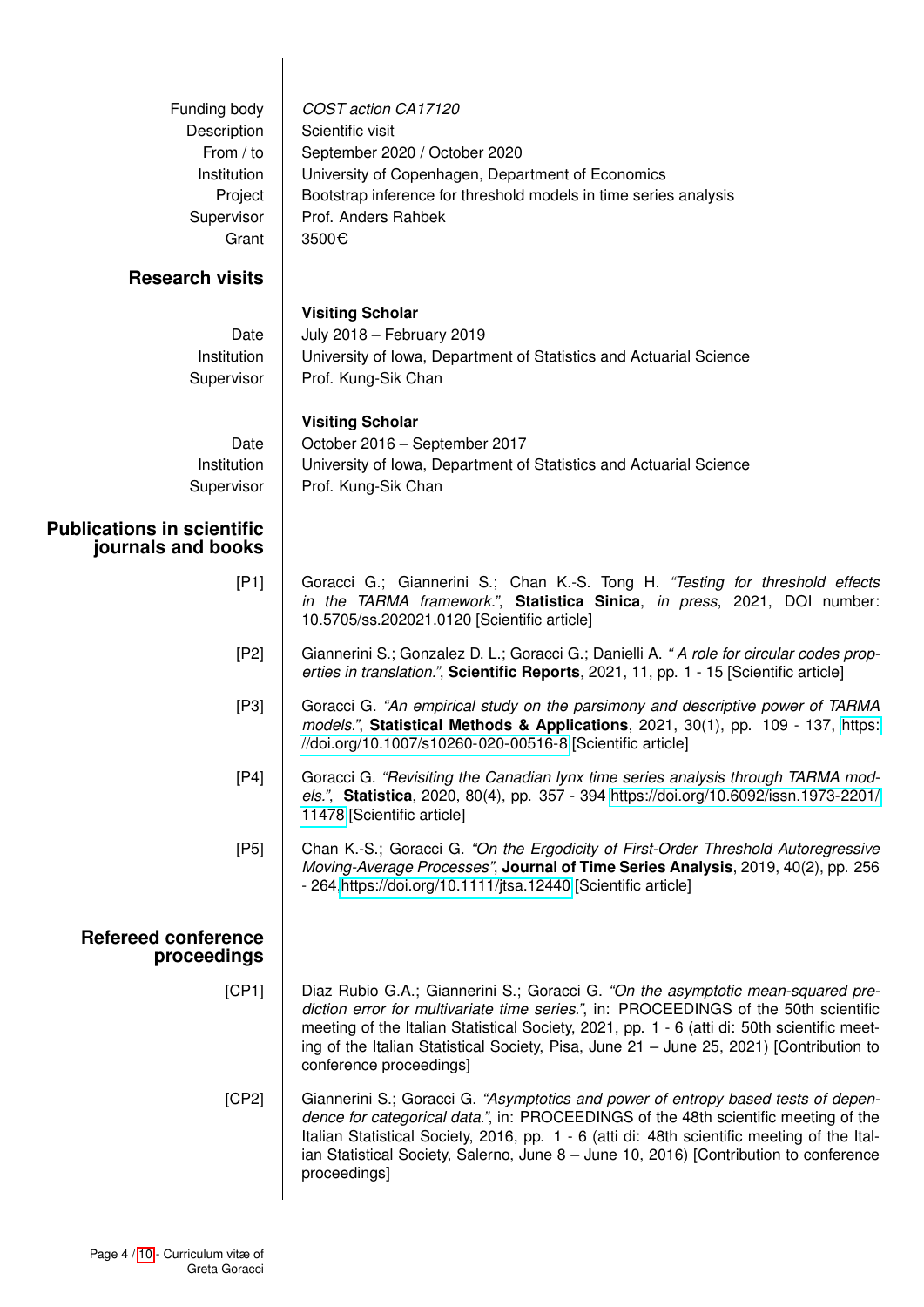| <b>Abstracts</b> |
|------------------|
|------------------|

 $\overline{\phantom{a}}$ 

| [A1]                                                  | Giannerini S.; Danielli A.; Gonzalez D. L.; Goracci G. "A role for circular code proper-<br>ties in translation.", in: Code biology 2021, book of abstracts, 2021, pp. 28 - 28 (atti<br>di: Code Biology 2021, Lužnica 31 August - 4 September 2021) [Abstract]                                               |
|-------------------------------------------------------|---------------------------------------------------------------------------------------------------------------------------------------------------------------------------------------------------------------------------------------------------------------------------------------------------------------|
| [A2]                                                  | Gonzalez D. L.; Boulay J.Y.; Giannerini S.; Goracci G. "Mathematical regularities in<br>the genetic code: a unifying view based on symmetry and group theory.", in: Code<br>biology 2021, book of abstracts, 2021, pp. 7 - 7 (atti di: Code Biology 2021, Lužnica<br>31 August - 4 September 2021) [Abstract] |
| [A3]                                                  | Giannerini S.; Gonzalez D. L.; Goracci G. "Evolution and Degeneracy in the Genetic<br>Code.", in: Code biology 2019, book of abstracts, 2019, pp. 40 - 40 (atti di: Code<br>Biology 2019, Friedrichsdorf, 3 - 7 June 2019) [Abstract]                                                                         |
| [A4]                                                  | Goracci G.; Giannerini S.; Gonzalez D. L. "Dichotomic Classes and Entropy Optimiza-<br>tion in Coding Sequences.", in: Code biology 2018, book of abstracts, 2018, pp. 34 -<br>34 (atti di: Code Biology 2018, Granada, 5 - 9 June 2018) [Abstract]                                                           |
| [A5]                                                  | Giannerini S.; Goracci G. "Small Sample Asymptotics for Multinomial Goodness of<br>Fit Tests.", in: IMPS 2017, book of abstracts, 2017, pp. 25 - 25 (atti di: International<br>Meeting of the Psychometric Society 2017, Zurigo, 17 - 21 July 2017) [Abstract]                                                |
| [A6]                                                  | Giannerini S.; Goracci G. "Asymptotics and power of entropy based tests of depen-<br>dence for categorical data.", in: CompStat 2016, book of abstracts, 2016, pp. 32 -<br>32 (atti di: 22nd International Conference on Computational Statistics, Oviedo, 23-26<br>August 2016) [Abstract]                   |
| <b>Working Papers and</b><br><b>Technical Reports</b> |                                                                                                                                                                                                                                                                                                               |
| [WP1]                                                 | Chan K.-S.; Giannerini S.; Goracci G.; Tong H. "Unit-root test within a Threshold<br>ARMA framework.", submitted, https://arxiv.org/abs/2002.09968                                                                                                                                                            |
| [WP2]                                                 | Giannerini S.; Goracci G.; Rahbek A. "The validity of bootstrap testing in the threshold<br>framework.", submitted, https://arxiv.org/abs/2201.00028                                                                                                                                                          |
| [WP3]                                                 | Giannerini S.; Goracci G. "Entropy Based Analysis and Tests for Time Series in R with<br>the Package tseriesEntropy.", submitted                                                                                                                                                                              |
| [WP4]                                                 | Goracci G.; Giannerini S.; Rahbek A. "A bootstrap diagnostic test against non-linear<br>alternatives for time series models."                                                                                                                                                                                 |
| [WP5]                                                 | Goracci G.; Giannerini S.; Tong H. "Markov Chains and the probabilistic structure of<br>non-linear time series models."                                                                                                                                                                                       |
| [WP6]                                                 | Diaz Rubio G.A.; Giannerini S.; Goracci G. "Multivariate Misspecification-Resistant<br>Information Criterion."                                                                                                                                                                                                |
| [WP7]                                                 | Diaz Rubio G.A.; Giannerini S.; Goracci G. "Model selection via information and pre-<br>diction criteria: a survey."                                                                                                                                                                                          |
|                                                       |                                                                                                                                                                                                                                                                                                               |
| [WP8]                                                 | Giannerini S.; Goracci G. "Small Sample Asymptotics for Multinomial Goodness of<br>Fit Tests."                                                                                                                                                                                                                |
| [WP9]                                                 | Giannerini S.; Gonzalez D. L.; Goracci G. "Dichotomic Classes and Entropy Optimiza-<br>tion in Coding Sequences."                                                                                                                                                                                             |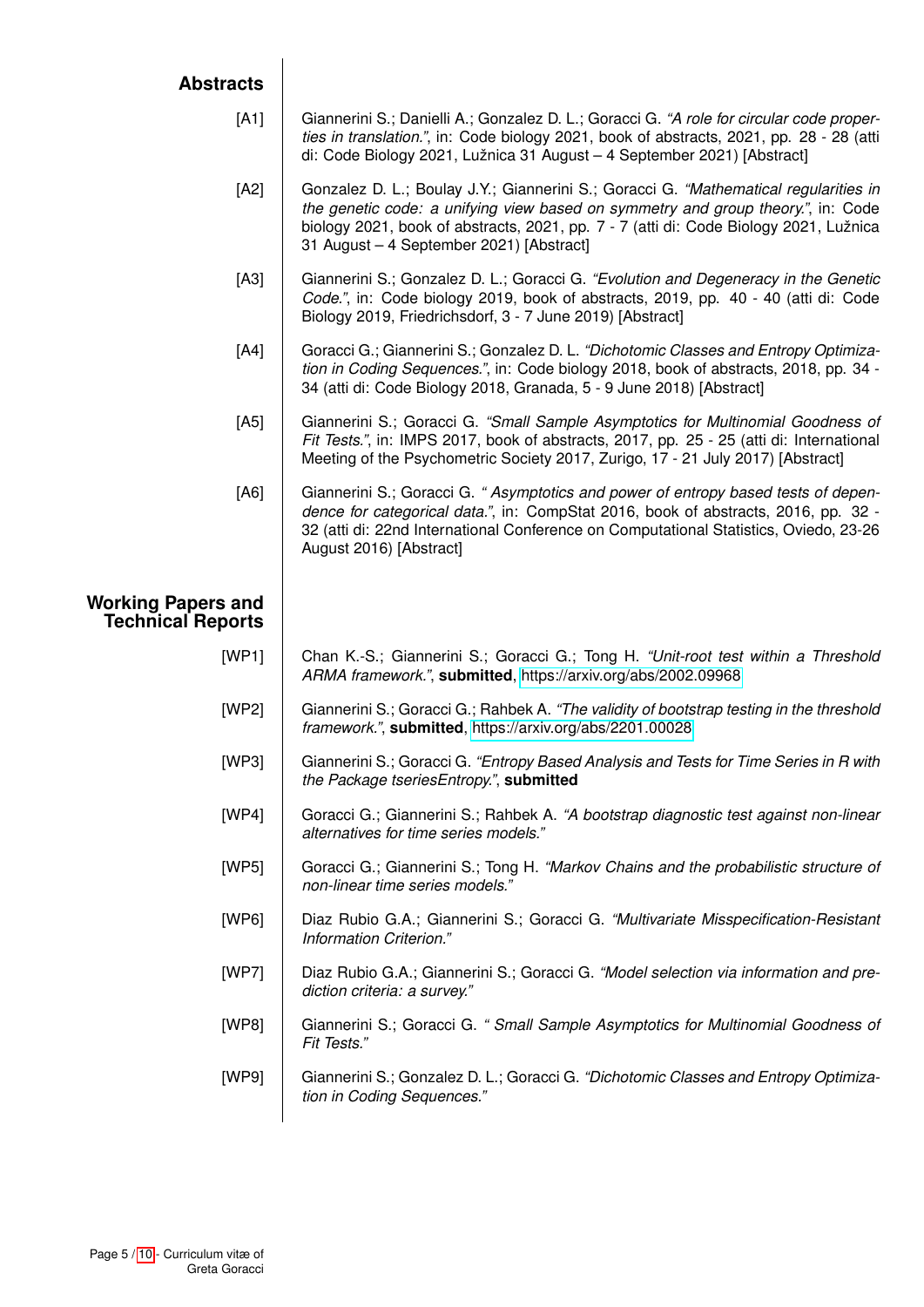# **Selected presentations at conferences[1](#page-5-0)**

- [C1] Giannerini S.; Danielli A.; Gonzalez D. L.; Goracci G. *"A role for circular code properties in translation."*, 7th International Code Biology Conference Lužnica 31 August – 4 September 2021
- [C2] Gonzalez D. L.; Boulay J.Y.; Giannerini S.; Goracci G. *"Mathematical regularities in the genetic code: a unifying view based on symmetry and group theory."*, 7th International Code Biology Conference Lužnica 31 August – 4 September 2021
- [C3] Goracci G., Giannerini S., Chan K.-S., Tong H. *"Testing for threshold effects in the TARMA framework"*, 7th Rimini Center for Economic Analysis (RCEA) Workshop, 25 - 26 June 2021.
- [C4] Diaz Rubio G.A., Giannerini S., Goracci G. *"On the asymptotic mean-squared prediction error for multivariate time series."*, 50th scientific meeting of the Italian Statistical Society, Pisa 21 - 25 June 2021.
- [C5] Giannerini S., Goracci G., Chan K.-S., Tong H. *"Unit-root test within a threshold ARMA framework"*, ICEEE 2021: ninth Italian congress of Econometrics and Empirical Economics, 21 - 23 January 2021.
- [C6] Goracci G., Chan K.-S., Giannerini S., Tong H. *"Tests for threshold effects in the ARMA framework"*, eMAF2020, 18 - 22 - 25 September 2020 (*invited session*).
- [C7] Giannerini S.,Goracci G., Chan K.-S., Tong H. *"Testing for threshold regulation"*, eMAF2020, 18 - 22 - 25 September 2020 (*Keynote talk*).
- [C8] Giannerini S.; Danielli A.; Gonzalez D. L.; Goracci G. *"Circular codes, codon usage and translation efficiency"*, COST Action CA17120 CHEMOBRIONICS 30/80 MEET-ING, Prague, University of Chemistry and Technology, January 29 - 31, 2020.
- [C9] Giannerini S.; Gonzalez D. L.; Goracci G. *"Evolution and Degeneracy in the Genetic Code."*, 6th International Code Biology Conference 2019, Friedrichsdorf, 3 - 7 June, 2019
- [C10] Goracci G. *"Threshold Autoregressive Moving-Average models: probabilistic structure, statistical aspects and applications"*, StaTalk2019, Bologna, Department of Statistical Sciences, March 29, 2019.
- [C11] Giannerini S.; Gonzalez D. L.; Goracci G. *"A new mathematics for the origin of life, from numeration systems to the genetic code"*, COST Action CA17120 CHEMOBRI-ONICS 30/80 MEETING, Granada Science Park Spain, March 11 - 13, 2019.
- [C12] Goracci G.; Giannerini S.; Gonzalez D. L. "Dichotomic Classes and Entropy Optimiza*tion in Coding Sequences."*, Code Biology 2018, Granada, 5 - 9 June, 2018
- [C13] Chan K.-S.; Giannerini S.; Goracci G.; Tong H. *" Testing for Unit-root Non- stationarity against Threshold Stationarity"*, 2017 NBER-NSF Time Series Conference, Kellogg School of Management, Evanston, IL, September 8 – 9, 2017 (*poster*)

<span id="page-5-0"></span><sup>1</sup>The first name is the presenter.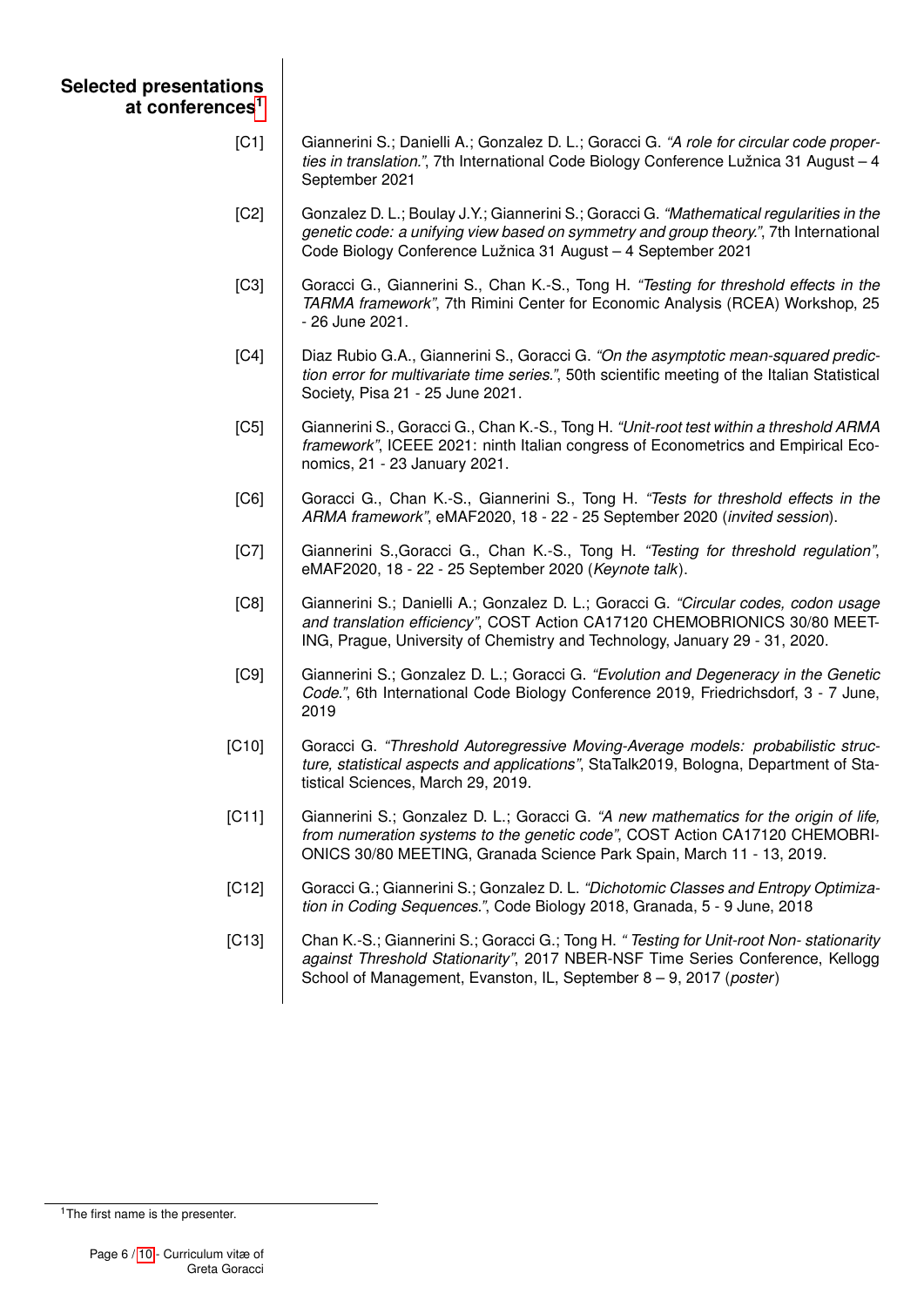| [C14]                                      | Giannerini S.; Goracci G. "Small Sample Asymptotics for Multinomial Goodness of Fit<br>Tests.", International Meeting of the Psychometric Society 2017, Zurigo, 17 - 21 July,<br>2017                                                                                            |
|--------------------------------------------|----------------------------------------------------------------------------------------------------------------------------------------------------------------------------------------------------------------------------------------------------------------------------------|
| [C15]                                      | Giannerini S.; Goracci G. "Asymptotics and power of entropy based tests of depen-<br>dence for categorical data.", 22nd International Conference on Computational Statis-<br>tics, Oviedo, 23 - 26 August, 2016                                                                  |
| [C16]                                      | Goracci G.; Giannerini S. "Asymptotics and power of entropy based tests of depen-<br>dence for categorical data.", 48th scientific meeting of the Italian Statistical Society,<br>Università degli studi di Salerno Fisciano, Salerno, 8 - 10, June 2016, (invited ses-<br>sion) |
| <b>Publications about</b><br>the applicant |                                                                                                                                                                                                                                                                                  |
|                                            | The article "A role for circular code properties in translation." has been mentioned in<br>different press releases, some of which are mentioned below:                                                                                                                          |
|                                            | Magazine:<br>- Unibo<br>https://magazine.unibo.it/archivio/2021/05/31/<br>la-teoria-dei-codici-in-aiuto-delle-biotecnologie                                                                                                                                                      |
|                                            | - CNR: https://www.cnr.it/it/comunicato-stampa/10326                                                                                                                                                                                                                             |
|                                            | https://www.lescienze.it/news/2021/05/31/news/la_teoria_dei_<br>- Le Scienze:<br>codici_in_aiuto_delle_biotecnologie-4935716/                                                                                                                                                    |
| <b>Software</b>                            |                                                                                                                                                                                                                                                                                  |
| [S1]                                       | tseriesTARMA                                                                                                                                                                                                                                                                     |
| Description                                | R package for the analysis of non-linear time series through TARMA models                                                                                                                                                                                                        |
| Authors                                    | Simone Giannerini, Greta Goracci                                                                                                                                                                                                                                                 |
| <b>Status</b>                              | in preparation                                                                                                                                                                                                                                                                   |
| <b>Membership</b>                          |                                                                                                                                                                                                                                                                                  |
|                                            | Italian Statistical Society (SIS), socio ordinario, from 2021                                                                                                                                                                                                                    |
|                                            | Italian Econometric Association (SIDE), from 2021                                                                                                                                                                                                                                |
|                                            | Econometric Society 2019 - 2020                                                                                                                                                                                                                                                  |
| <b>Involvement in European</b><br>projects |                                                                                                                                                                                                                                                                                  |
| Project                                    | COST Action CA17120 - Chemobrionics supported by the EU Framework Programme<br>Horizon 2020 http://www.chemobrionics.eu/                                                                                                                                                         |
| Position                                   | Management Committee (substitute)                                                                                                                                                                                                                                                |
| Date                                       | October 2018 - October 2022                                                                                                                                                                                                                                                      |
| Peer-reviewing activity                    |                                                                                                                                                                                                                                                                                  |
|                                            |                                                                                                                                                                                                                                                                                  |
|                                            | Journal of Econometrics                                                                                                                                                                                                                                                          |
|                                            | Statistica                                                                                                                                                                                                                                                                       |

 $\overline{\phantom{a}}$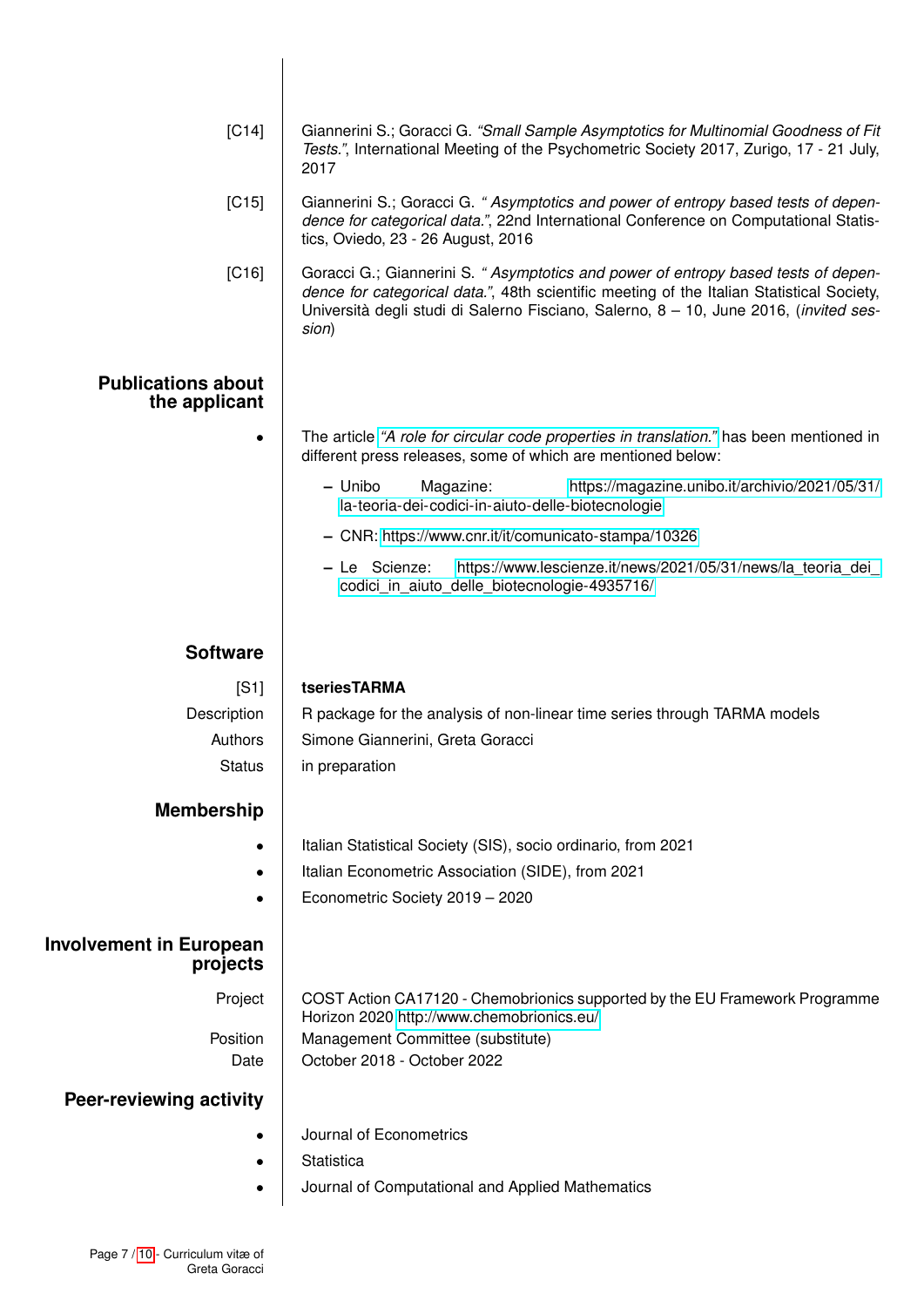#### **Organization and charing of scientific events**

- *Chair* at 7th Rimini Center for Economic Analysis (RCEA) time series Workshop, 25- 26 June 2021
- *Chair* at 6th International Code Biology Conference, 3-7 June 2019

## **Experience in academic teaching**

#### **Lecturer**

Language  $|$  English

 $L$ anguage  $\vert$  English

 $L$ anguage | Italian

# **Supervision**

Class | Applied statistics for accounting and finance Academic year 2021/2022 (36h) Degree programme | Master in Accounting and Finance Academic Institution | Free University of Bolzano-Bozen, Faculty of Economics and Management  $SSD$  | SECS-S/01 Contents • Descriptive statistics • Fundamentals of probability • Random variables and probability distributions • Point estimation • Interval estimation • Hypothesis testing • Linear regression model

**Lecturer**

Class | Statistical Methods for Business Analysis Academic year 2021/2022 (24h) Degree programme | Master in Entrepreneurship and Innovation Academic Institution | Free University of Bolzano-Bozen, Faculty of Economics and Management  $SSD$  | SECS-S/01

# **Lecturer**

Class Statistical Methods for Financial Markets (Metodi statistici per i mercati finanziari) Academic year 2018/2019 (30h); 2019/2020 (22h); 2020/2021 (30h); 2021/2022 (25h) Degree programme First cycle degree programme in Finance, Insurance and Business Academic Institution University of Bologna, Department of Statistical Sciences  $SSD$  | SECS-S/01 Contents • Forecasting with ARIMA models • Exponential smoothing; Volatility analysis • Tests for ARCH effects • ARCH/GARCH models • Sign Bias tests • EGARCH/TGARCH models • News Impact Curve • Overnight Indicator and Intra-Daily Volatility

# **Postgraduate supervision**

PhD student Gery Andres Diaz Rubio Academic level | PhD in Statistics (XXXIV cycle) From / to September 2018 / today Academic Institution | University of Bologna, Department of Statistical Sciences Project | Misspecification-Resistant Information Criterion for multivariate time series Subject area | Multivariate time series & statistical modelling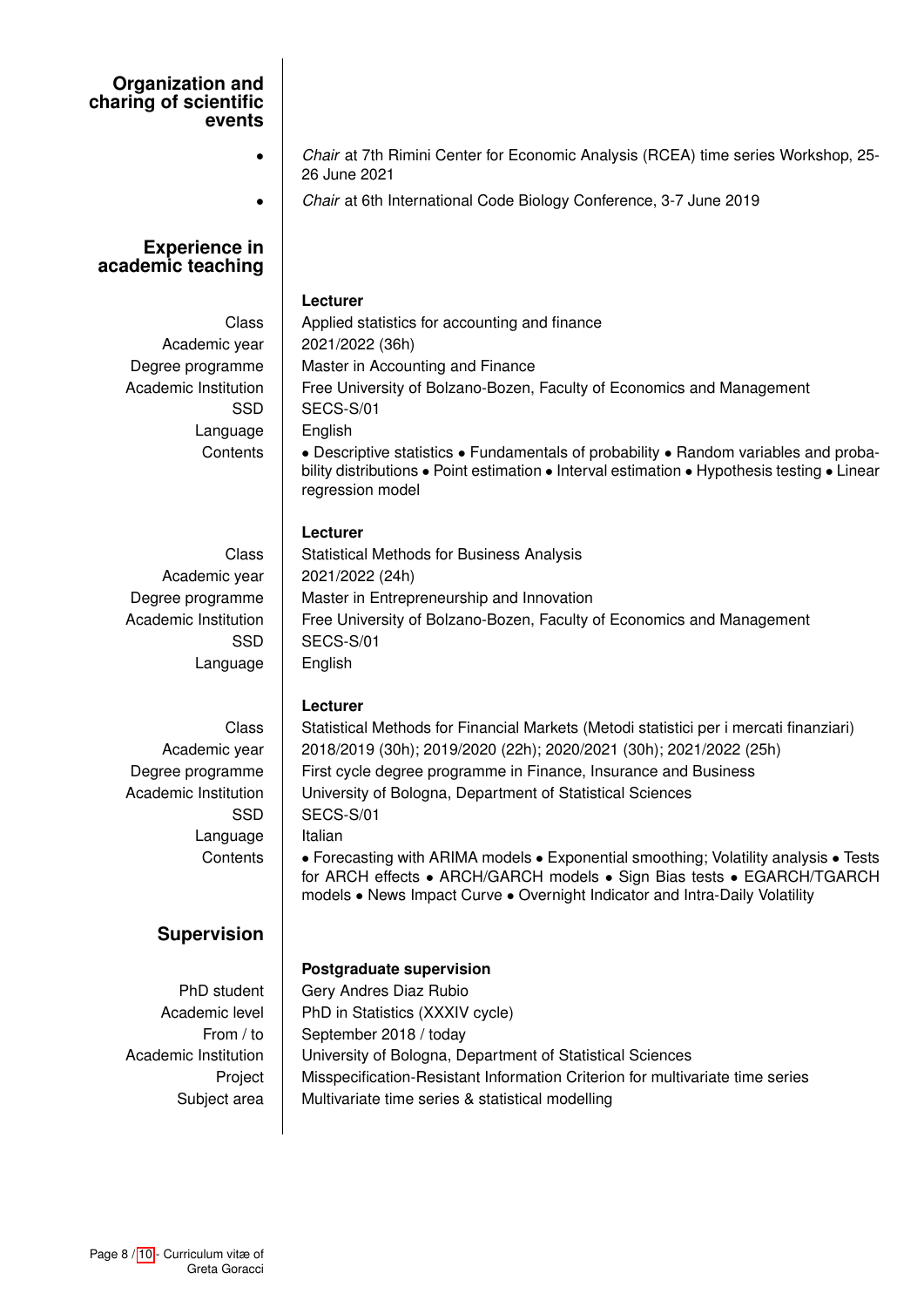### **Other academic responsibilities**

 $L$ anguage | Italian

**Teaching tutor**

Class | Stochastic Processes (Processi stocastici) Academic Year 2017/2018 (10h); 2018/2019 (30h); 2019/2020 (20h); 2020/2021 (20h) Degree programme Second cycle degree programme in Statistical, Financial and Actuarial Sciences Institution | University of Bologna, Department of Statistical Sciences  $SSD$  SECS-S/01 Activity | Theoretical lessons; Exercises; Preparation and marking of exams

# **Teaching tutor**

Language  $|$  English

 $L$ anguage | Italian

 $L$ anguage  $|$  English

Class | Introductory Statistics Academic Year 2018/2019 (12h); 2019/2020 (15h); 2020/2021 (30h) Degree programme First cycle degree programme in Genomics Institution University of Bologna, Department of Pharmacy and Biotechnology  $SSD$  | SECS-S/01 Activity **Theoretical lessons; Exercises; Preparation and marking of exams** 

# **Teaching tutor**

Class | Applied Statistics Academic Year 2017/2018 (10h) Degree programme | First cycle degree programme in Business Economics Institution | University of Bologna, Department of Economics SSD | SECS-S/01 Activity | Theoretical lessons; Exercises; Preparation and marking of exams

# **Teaching tutor**

Class | Probability II Academic Year | 2017/2018 (10h) Degree programme | First cycle degree programme (L) in Statistical Sciences Institution University of Bologna, Department of Statistical Sciences  $SSD$  SECS-S/01 Activity Theoretical lessons; Exercises; Preparation and marking of exams

# **Course tutor**

From / to | September 2014 / September 2015 Academic Institution | University of Bologna, Department of Statistical Sciences Responsibilities • Manage the interaction between professors and students • Help in the organization of academic activities